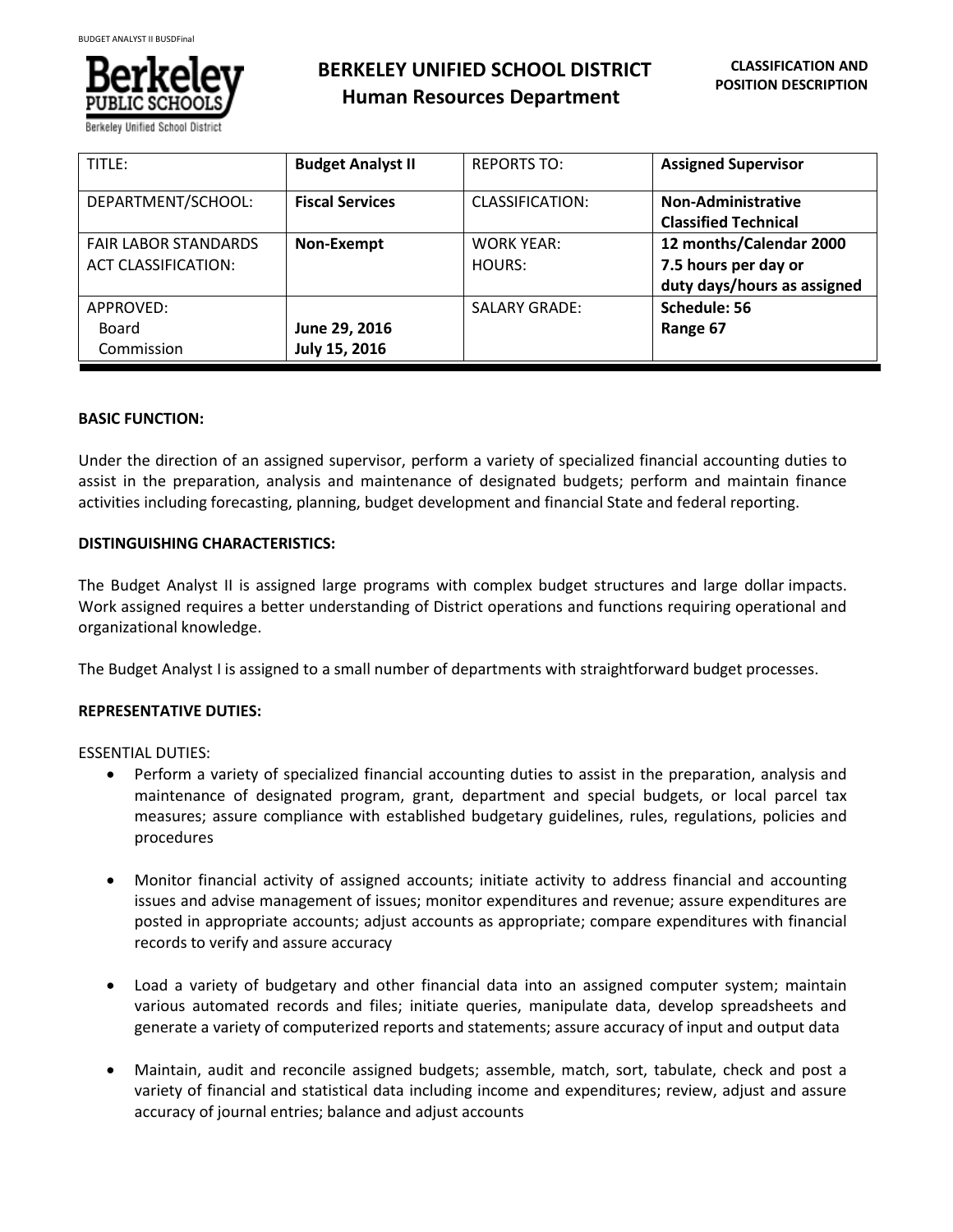- Research, compile, prepare and revise financial data related to assigned budgets, accounts and activities; prepare and maintain a variety of auditable financial records, reports and files related to budgets, accounts, income, expenditures and assigned activities
- Process and evaluate various forms and applications as assigned; compare and reconcile forms, statements, records, reports and other financial documents; identify errors and resolve discrepancies; input and initiate account transfers as needed
- Evaluate and project annual income and expenditures to determine budget requirements; project revenue and fund balances for new fiscal year; allocate revenue to resources according to established guidelines; analyze budgetary data and provide administrators with recommendations concerning budget development, projections and administration
- Compile, research and evaluate a variety fiscal information related to assigned fiscal functions; assemble and distribute related materials; assure mandated reports are submitted to appropriate agencies according to established time lines
- Serve as a technical resource to personnel, outside agencies and others concerning assigned budgets; respond to inquiries and provide technical information concerning related accounts, funds, transactions, records, standards, laws, regulations, policies and procedures; provide assistance during auditing activities
- Analyze purchase orders to assure compliance with Governmental Accounting Standards; provide coding for purchase orders
- Work with Principals, program managers and budget managers to resolve budget questions, and requisition and time sheet issues; monitor and follow-up on resolutions
- Assist the administrator by identifying financial issues associated with parcel tax program or assigned budgets; provide financial information to review, manage and monitor resources and report to District management and public oversight committees as appropriate
- Develop and monitor school site budgets as assigned by the position to assure compliance with program funding guidance and regulations; coordinate and assist Principals with site plan budgets and expenditure inquiries, and related matters
- Prepare and set up budget transfers and journal entries based on planned budgets; review position control reports for staffing FTEs and funding for accuracy
- Assure programs expenditures are spent in accordance with program compliance and guidance
- Communicate with personnel and outside agencies to exchange information and resolve issues or concerns
- Operate a variety of office equipment including a calculator, copier, fax machine, 10-key, computer and assigned software; operate a money calculating machine as assigned
- Assist with audits, year-end closing activities, and fiscal reporting
- Attend meetings as assigned by the position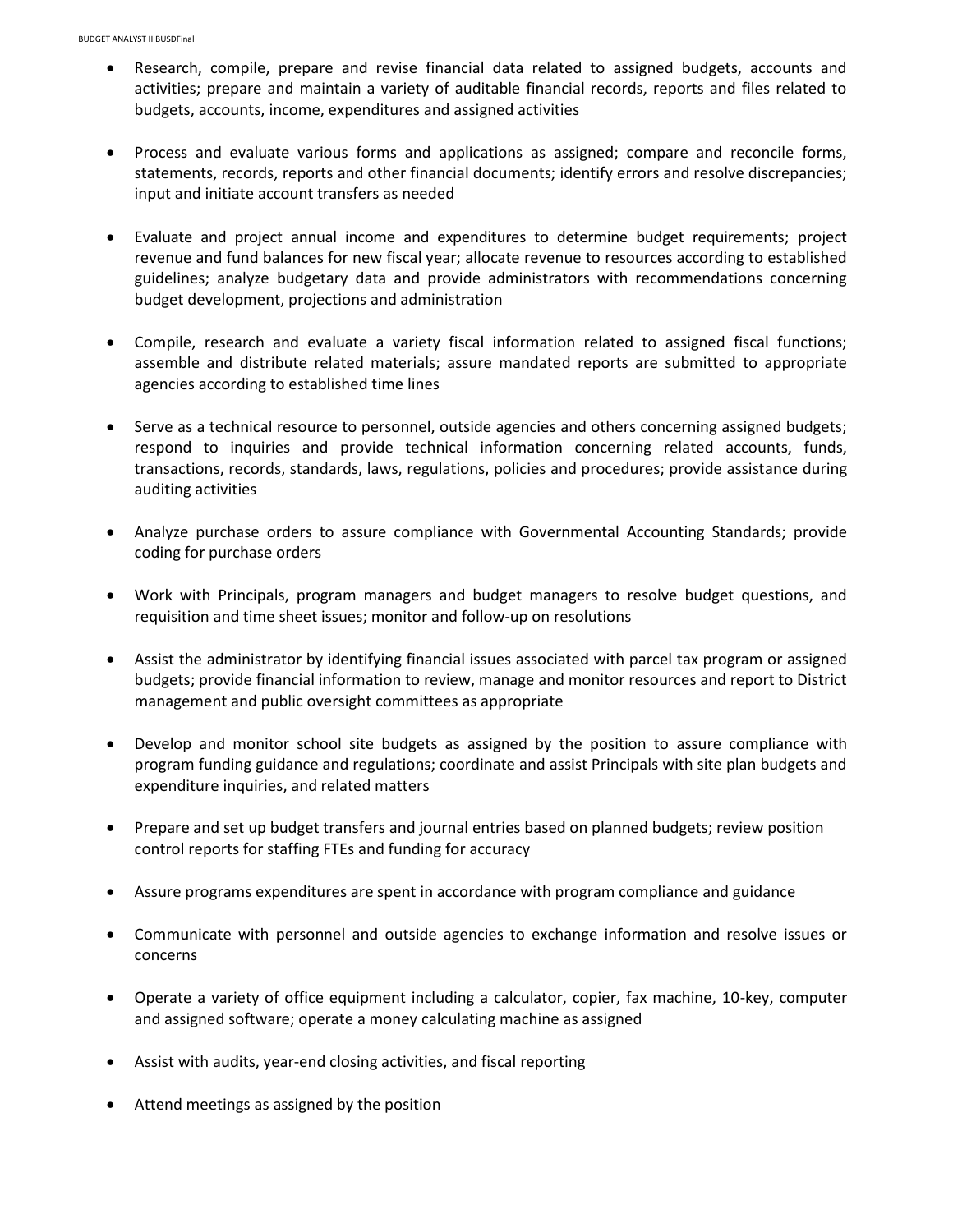OTHER DUTIES: Perform related duties as assigned

# **KNOWLEDGE AND ABILITIES:**

#### KNOWLEDGE OF:

General accounting, budget and business functions of an educational organization Preparation, review and control of assigned budgets and accounts Preparation of financial statements and comprehensive budget reports General theory and application of budgetary planning and control in a school system Financial and statistical record-keeping techniques Methods, procedures and terminology used in technical accounting work Applicable laws, codes, regulations, policies and procedures Financial analysis and projection techniques Data control procedures and data entry operations Oral and written communication skills Interpersonal skills using tact, patience and courtesy Modern office practices, procedures and equipment Operation of a computer and assigned software Arithmetic computations

### ABILITY TO:

Perform a variety of specialized financial accounting duties to assist in the preparation, analysis and maintenance of designated budgets Evaluate and project annual income and expenditures to determine budget requirements Maintain accurate financial and statistical records Analyze financial data and prepare reports, forecasts and recommendations Verify, balance and adjust budgets and accounts Review, process, evaluate and verify a variety of budgetary and financial information Identify, investigate and resolve financial errors and discrepancies Assemble, organize and prepare data for records and reports Reconcile, balance and audit assigned budgets and accounts Interpret, apply and explain rules, regulations, policies and procedures Compare numbers and detect errors efficiently Communicate effectively both orally and in writing Establish and maintain cooperative and effective working relationships with others Work independently with little direction

Meet schedules and time lines

Operate a computer and assigned software

### **EDUCATION AND EXPERIENCE:**

Any combination equivalent to: bachelor's degree in accounting, finance or related field and two years of increasingly responsible professional accounting, budgetary and analysis experience